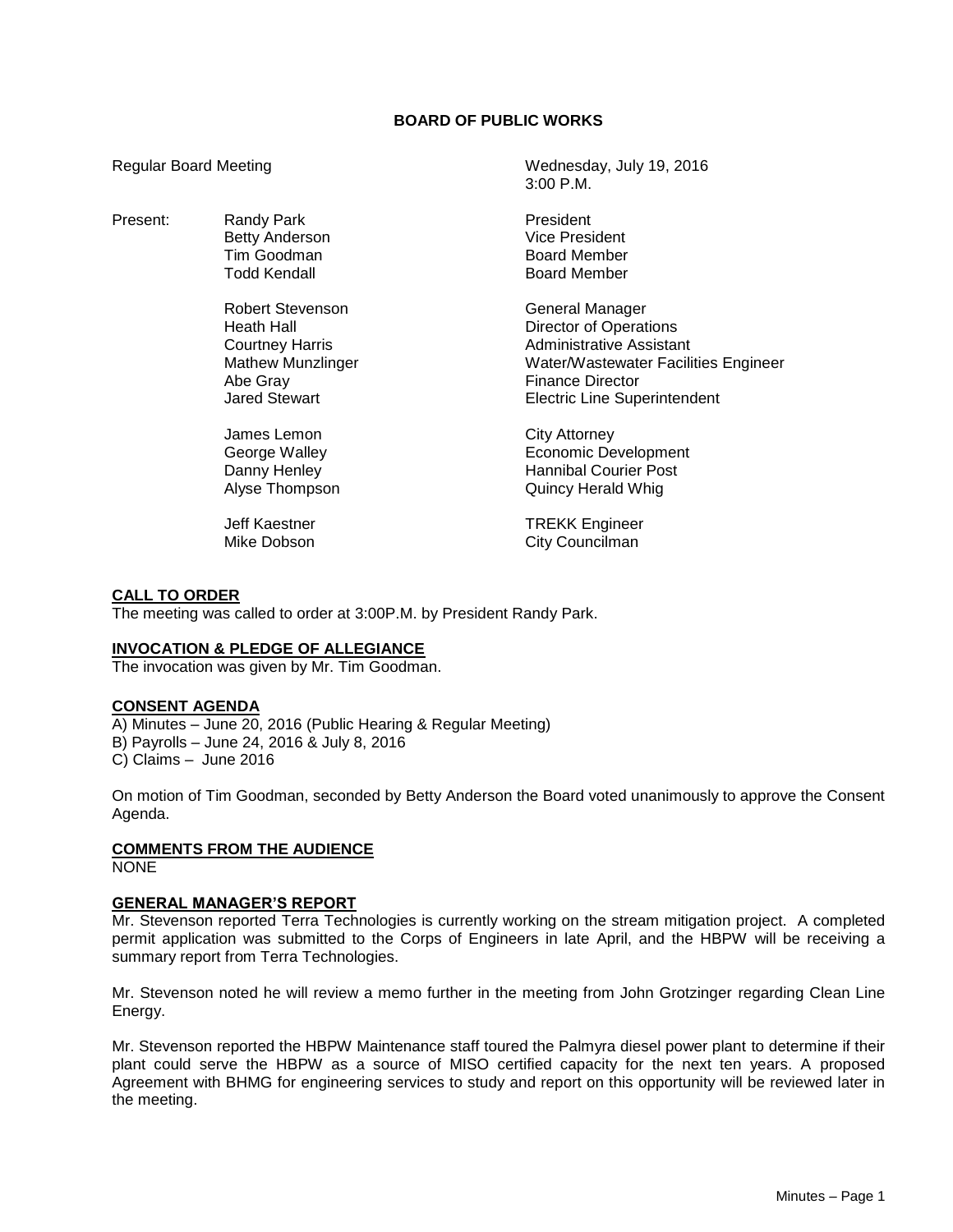Mr. Stevenson reported Prairie State is doing well and the prices are slightly up from last month.

Mr. Stevenson noted several of the HBPW staff participated in the Mark Twain Days Parade over the July 4th weekend.

## **OPERATION'S REPORT**

Mr. Hall reported the electric loads have been up for the month of June and topped out around 57 megawatts per hour in mid-June.

Mr. Hall reported during the month of June and into July there were a few outages that affected some of the major industrial customers that were caused by animals. The Electric department is currently ordering parts to install protection devices on the service entrances.

Mr. Hall reported the Water and Sewer crews continued to assist at the Water Treatment Plant on both night and day shifts during the manpower shortages.

Mr. Hall reported the Sewer crew had a Sanitary Sewer Overflow (SSO) occur during the month and was the result of a force main break on the force main leaving the Clear Creek Lift Station. The line was repaired the same day and necessary reporting was completed with the Missouri Department of Natural Resources (MDNR).

Mr. Hall reported during the last few weeks tree and debris removal is taking place behind Bear Creek Dam. The trees have been turned into mulch, and the clean-up is projected to be completed within one week.

Mr. Hall reported the dry hot weather for the first half of June led to higher than normal flow days at the Water Treatment Plant.

Mr. Hall reported the project at the Wastewater Treatment Plant for the month of June was the installation of a bio filter to address the foam issues that have occurred. The bio filter was installed the first week of July and is showing early signs of reducing the foam.

Mr. Hall reported Matthew Jones developed the Advanced Metering Infrastructure (AMI) request for proposals and released it for bid on June 13th. The document was sent to multiple potential bidders with a deadline of July 13th.

Randy Park noted he received a concern from a Hannibal resident that lives next to the dump station. The resident reported there is Inflow & Infiltration (I&I) running off into 5<sup>th</sup> street at the dump station. Mr. Park noted there are people dumping to avoid the sewer plant including septic haulers and carpet cleaners. Mr. Park also noted another issue is there is an electric pole near the dump station and it is hard for someone with a  $5<sup>th</sup>$  wheel to back around it which is also contributing to spills. Mr. Stevenson voiced he has discussed the information with City Hall, and there isn't a solution at this time. Mike Dobson noted the city is looking into buying a curb machine that may help solve the issue.

### **FINANCIAL REPORT**

Abe Gray presented the Board with the financial results for the month of June 2016 and year to date results.

#### **PROJECTS REPORT**

Mathew Munzlinger presented the Board with an updated progress report of ongoing projects. This includes projects from the Water System and Water Treatment Plant, as well as the Sewer System and Wastewater Treatment Plant. Mr. Munzlinger noted the progress of these projects and studies is acceptable and will continue as weather permits.

On motion of Betty Anderson seconded by Tim Goodman, the Board voted unanimously to approve the Regular Reports.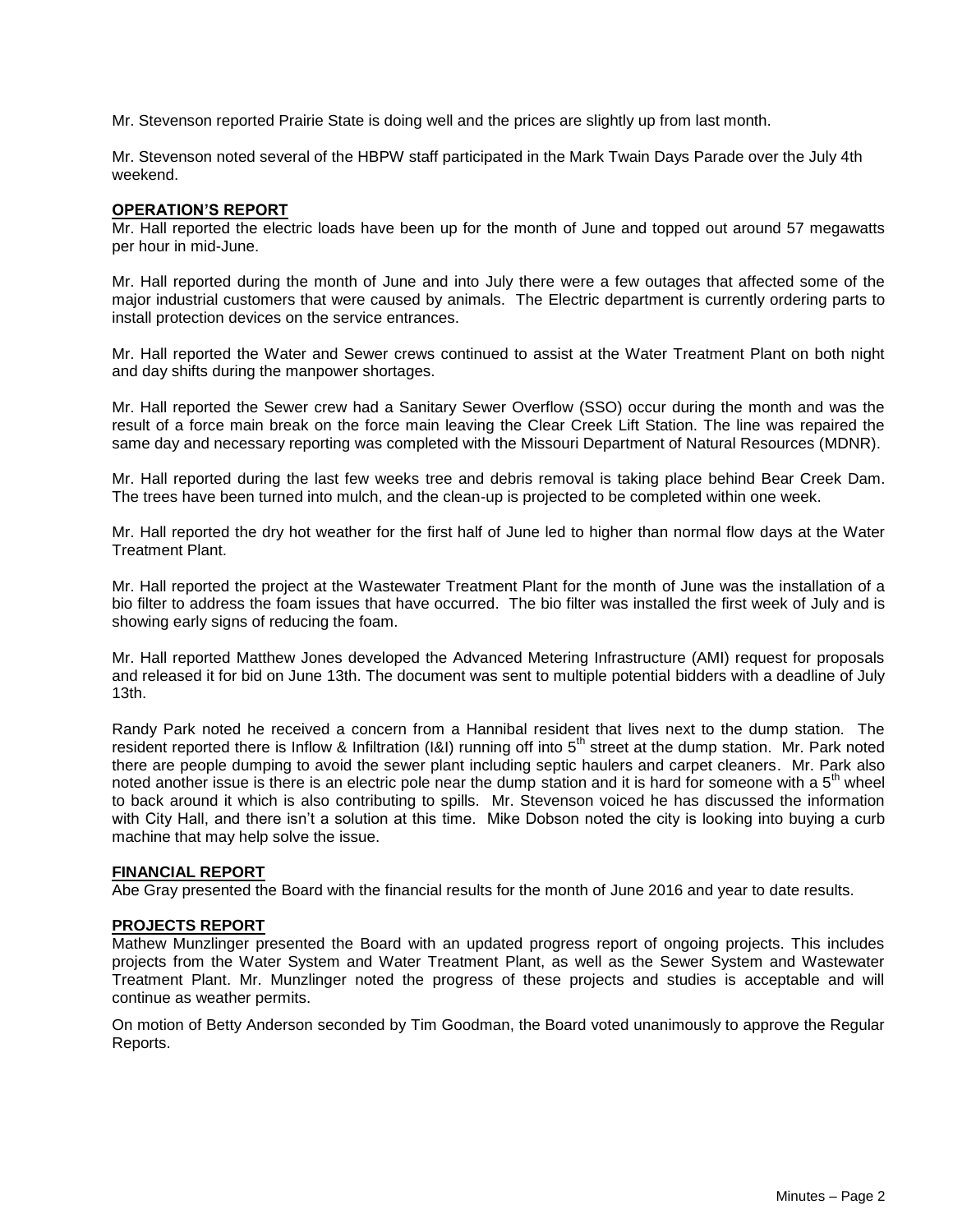## **NEW BUSINESS**

## **BHMG Contract to Study Diesel Plant**

Mr. Stevenson reviewed a proposal from BHMG to study and report on the feasibility of acquiring the Diesel Power Plant owned by the Palmyra Board of Public Works. Mr. Stevenson noted Hannibal will need about 45 MW of capacity beginning June 1, 2017, and recommended award of the engineering services proposed by BHMG.

On motion of Betty Anderson seconded by Tim Goodman, the Board voted unanimously to approve the BHMG Contract for the amount of \$18,000.00.

## **B&V Mixing Zone Study**

Matt Munzlinger reported for the past twelve months he has been collaborating with Black & Veatch and the MDNR to receive an approved plan to complete the Mixing Zone Study for the WWTP Outfall into the Mississippi River. Mr. Munzlinger noted he is hopeful once the study is complete, the limits of the plant effluent would be increased due to the volume of the water passing and the outfall and the mixing of the effluent with the river water. Black & Veatch has proposed to complete this scope of work for a fee not to exceed \$58,200.00. Mr. Munzlinger recommended Black & Veatch be authorized to complete the Mixing Zone Study per the provided proposal once MDNR approval is received.

On motion of Betty Anderson seconded by Tim Goodman, the Board voted unanimously to approve the B&V Mixing Zone Study.

## **SPECIAL REPORTS**

Jeff Kaestner, Engineer with TREKK Design LLC., presented statistics regarding a study and information of the scope of work TREKK has provided since November of 2014. These items include, creating sub basins within the study area, installing flow meters in sewers, prioritizing basins, crating hydraulic models, smoke testing by rank, and dye testing the Hannibal downtown area.

#### **HEATH HALL – TRAVEL REPORT**

Heath Hall thanked Mr. Stevenson and the Board for the opportunity to attend the American Water Works Association (AWWA) Annual Conference and Exposition on June 19-22 in Chicago, Illinois. Mr. Hall noted it was a great experience and recommended the board continue to send a representative to this conference annually to stay up to date on key water topics.

# **CLEANLINE ENERGY/MJMEUC CONTRACT STATUS**

Mr. Stevenson presented a letter from John Groetzinger from the Missouri Public Utility Alliance, regarding an opportunity for wind power through a proposed contract between MJMEUC and Clean Line Energy Partners. On June 2, the MPUA Board approved MJMEUC's contracting with Clean Line Energy for up to 200 MW of DC transmission service to support high-capacity factor wind power into our region. The proposed contract is projected to reach the HBPW in December for a potential transmission opportunity.

#### **LETTER TO PRIVATE SEWER CUSTOMERS**

Mr. Stevenson reviewed a letter that was sent to all HBPW sewer customers that have associated their home or business a piece of the sewer collection system that is not part of the public system. Mr. Stevenson noted the Sherwood Estates subdivision is an example of the developer installing the sewer system many years ago. The subdivision has a fully functional sewage collection system, but neither the city nor the board agreed to accept responsibility and it remains that way today. Mr. Stevenson noted when a stop up occurs on the private sewer owners, the HBPW is not able to fix the private sewers without charging, but if necessary the HBPW will fix the issue and send the customer a bill. Due to the amount of homeowners that are not part of the public system and are unaware, the letter was sent to inform the customers of their responsibility.

## **CITY ATTORNEY – PENDING MATTERS**

NONE